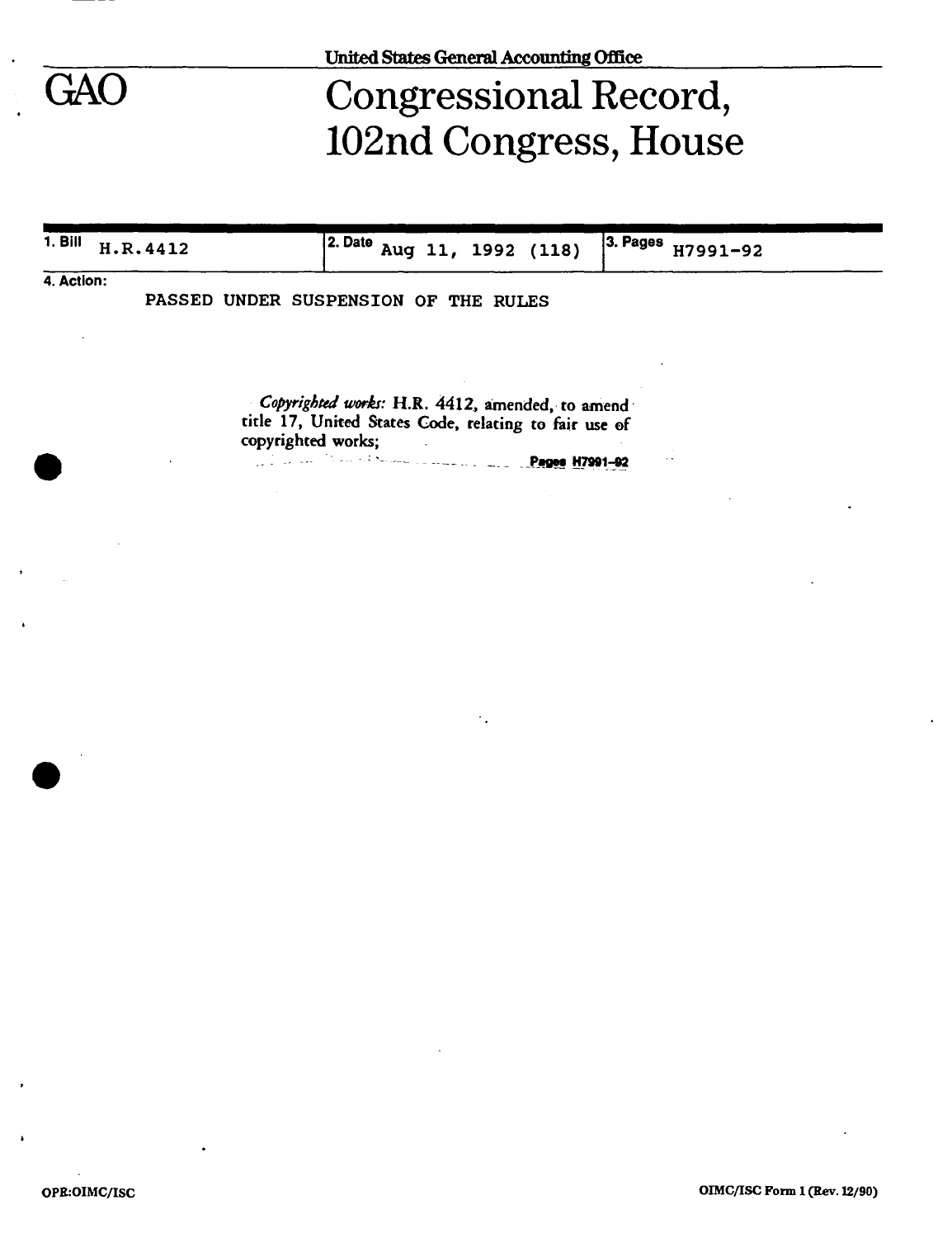**following: "The tact that a work la or diminish In any way the Supreme unpublished shall not Itself bar a finding of fair use If such finding is made upon consideration of all the above factors.".** 

#### **D 2020**

**The SPEAKER pro tempore (Mr. MCNULTY). Pursuant to the rule, the gentleman from New Jersey [Mr. HUGHES] will be recognized for 20 minutes, and the gentleman from California [Mr. MOORHEAD] will be recognized for 20 minutes.** 

**The Chair recognizes the gentleman from New Jersey [Mr. HUGHES].** 

**Mr. HUGHES. Mr. Speaker, I yield myself such time as I may consume.** 

**(Mr. HUGHES asked and was given permission to revise and extend his remarks.)** 

**Mr. HUGHES. Mr. Speaker. H.R. 4412 amends the fair use provisions of the**  copyright law **unpublished works. At the urging of historians, biographers, and publishers that decisions from the U.S. Court of Appeals for the second circuit were hampering their use of unpublished letters, diaries, and other materials, bills were Introduced in the 101st and 102d Congresses. Joint hearings were held with the Senate in 1990. The Subcommittee on Intellectual Property and Judicial Administration, which I chair, held two hearings in 1991.** 

**The fair use doctrine is codified in section 107 of the Copyright Act. Fair use is a judicial doctrine, and is intended to be applied in a flexible manner, based on the particular facts before the court. Fair use is an exception to the general rule that one may not . use substantial parts of a copyrighted work without the permission of the copyright owner. The exception exists so that biographers, historians, teachers, drama critics, news reporters, and others may utilize portions of the copyrighted work for purposes of criticism and comment.** 

**The concerns which prompted this legislation grew out of two decisions in the second circuit which suggested that the circuit was reading into the doctrine a degree of rigidity never intended by the Congress. The purpose of the bill Is restore the desired flexibility to fair use. H.R. 4412 is straightforward legislation addressed to a specific problem.** 

**H.R. 4412 accomplishes its purpose by adding a single sentence at the end of section 107 of title 17:** 

**The fact that a work Is unpublished shall not Itself bar a finding of fair use If such finding Is made upon consideration of all the above factors.** 

**This language will clarify the intent of Congress that there be no per se rule barring the affirmative defense of fair use of unpublished works. The courts are directed to evaluate the defense by considering all the facts in a case according to all four statutory fair use factors and any others found relevant.** 

**It is not, however, the intention of the Congress to direct the courts how much weight to give to any one factor in any particular case, nor to overrule**  **Court's decision in Harper & Row, Publishers versus Nation Enterprises. Each factor should be separately weighed and then evaluated as a whole in conjunction with all the other factors. This totality approach is at the heart of the equitable rule of reason that characterizes the fair use defense.** 

**H.R. 4412 should allay the concerns of some authors and publishers that they are absolutely prohibited from using any unpublished, copyrighted material for biographical or historical purposes. I urge your support of this modest but Important legislation.** 

**Mr. Speaker, I reserve the balance of my time.** 

**Mr. MOORHEAD.' Mr. Speaker, I yield myself such time as I may consume. I rise in support of H.R. 4412 relating to the fair use of unpublished works. The purpose of H.R. 4412 is to clarify the Intent of Congress that there be no per se rule barring claims of fair use of unpublished works. This legislation represents the culmination of work begun last Congress by the Subcommittee on Intellectual Property and Judicial Administration on the fair use issue. To his credit the chairman of the subcommittee, the distinguished gentleman from New Jersey [Mr. HUGHES], took the time to schedule 2 days of very thorough hearings on this issue earlier this Congress and as a result I believe that we now have a better bill. I would like to commend the gentleman from New Jersey [Mr. HUOHES] for his diligent work on this issue as well as the members of the subcommittee for their excellent work on the issue.** 

**During our hearings it was suggested that the second circuit in Salenger versus Random House, Inc., and the New Era Publications, International Aps versus Henry Holt & Co. had not absolutely barred the fair use defense in the unpublished works context. But in my opinion this misses the point, which is whether or not the courts language has had a chilling effect on the production and publication of the works of historians, biographers, and journalists.** 

**Evidence was presented at our hearings that reasonable attorneys because of the specter of the second circuit decisions are routinely advising publishers from relying on a fair use defense**  they are **unpublished works. As a result, the public is being denied access to the raw materials that are the life blood of these authors. Therefore, I believe it is appropriate for Congress to Intervene in this instance in an effort to restore the appropriate balance between the effected parties by clarifying that the fact a work is unpublished should continue to be only one of several considerations that courts must weigh In making fair use determinations.** 

**The House Report on H.R. 4412 makes it clear that:** 

**The purpose of H.R. 4412 Is to clarify the Intent of Congress that there be no per se rale barring claims of fair use of unpublished** 

### **USB OP COPYRIGHTED UNPUBLISHED WORKS**

**Mr. HUGHES. Mr. Speaker, I move to suspend the rules and pass the bill (H.R. 4412) to amend title 17, United States Code, relating to fair use of copyrighted works, as amended.** 

## **The Clerk read as follows:**

#### **H.R. 4412**

*Be it enacted by the Senate and House of Representatives of the United States of America* **in**  *Congress assembled.* 

**That section 107 of title 17, United States Code, is amended by adding at the end the**